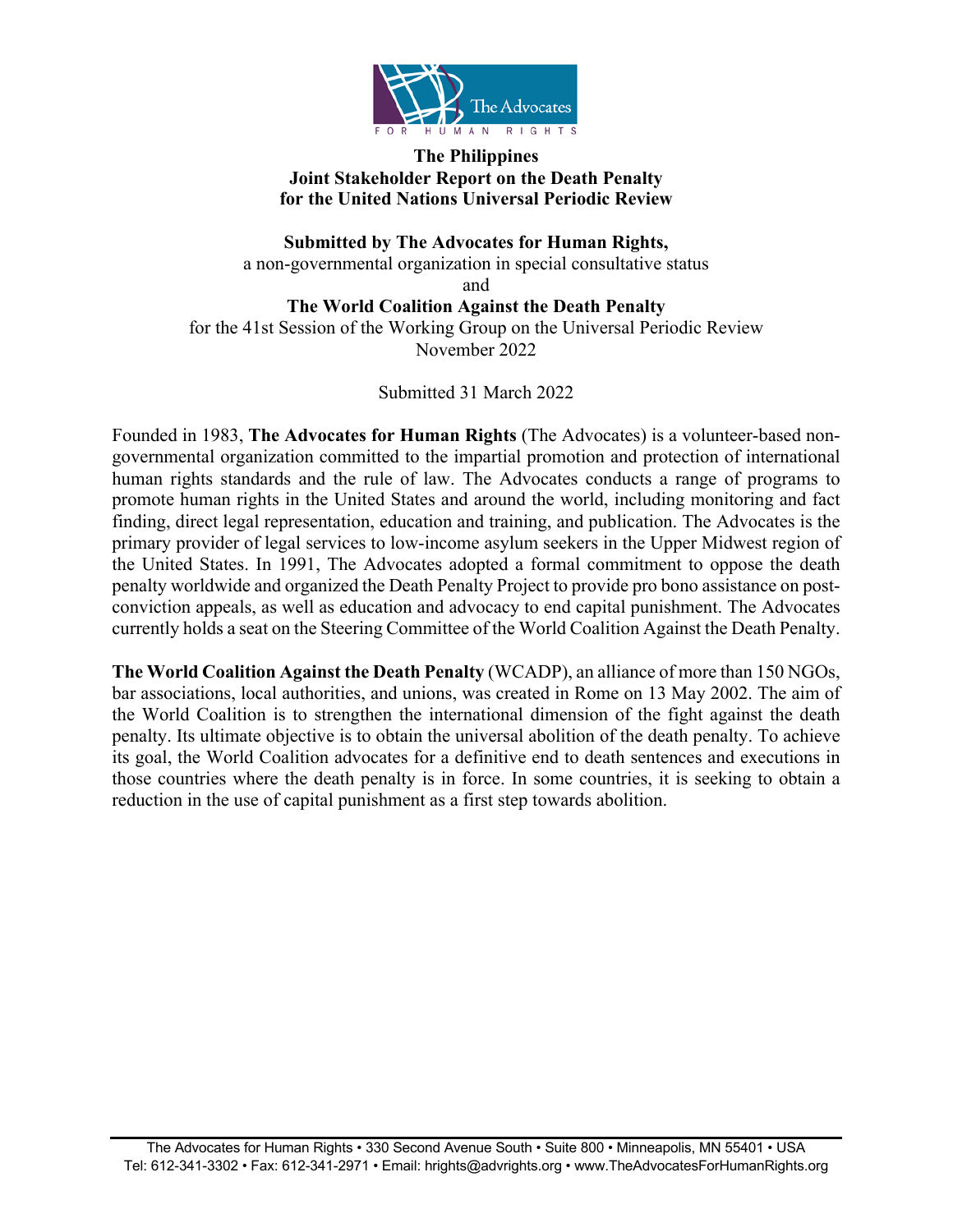### **EXECUTIVE SUMMARY**

- 1. This report addresses the Philippines' compliance with its international human rights obligations with respect to the death penalty. For years, the Philippines imposed the death penalty, particularly for so-called heinous crimes. In 2006, President Gloria Macapagal-Arroyo abolished the death penalty.<sup>1</sup> Since then, however, lawmakers have introduced numerous bills to reinstate the death penalty, with the House adopting Bill No. 7814 as recently as March 2, 2021.2
- 2. The report examines the current state of the death penalty in the Philippines, including (1) acceptance of international norms; (2) proposed legislation reintroducing the death penalty; (3) torture and cruel, inhuman, or degrading treatment in enforcing drug control; (4) conditions of detention; and (5) administration of justice and fair trial.
- 3. This report recommends that the Philippines continue the abolition of the death penalty, refrain from reintroducing the death penalty, honor its international commitments, and implement a human rights-based approach to anti-drug policy.

# **I. IMPLEMENTATION OF INTERNATIONAL HUMAN RIGHTS OBLIGATIONS**

4. During the 2017 Universal Period Review, the Philippines received 23 recommendations related to the death penalty, 31 recommendations related to torture, 5 recommendations related to detention conditions, 11 recommendations related to the administration of justice and fair trial, and 3 recommendations related to the excessive use of force by police.

# **Acceptance of international norms (Theme A12); Constitutional and legislative framework (Theme A41); Institutions & policies (Theme A42)**

# **Status of Implementation: Partially Accepted, Partially Implemented**

- 5. The Philippines received 16 recommendations to ensure its fight against crime, especially counter-narcotics operations, conforms with constitutional protections and international human rights obligations.<sup>3</sup> The Philippines accepted 11 and noted 5 of these recommendations.4
- 6. As described in greater detail in paragraphs 9-16 below, most of the efforts to reinstate the death penalty have centered around drug-related offenses. As discussed in paragraph 37, presumption-shifting provisions in the leading bill to reinstate the death penalty would violate the fair trial rights of persons accused of drug-related offenses. And as mentioned in paragraph 21, several civil society organizations have called on authorities to instead create a human-rights based approach to drug offenses and drug control.

# **Right to life (Theme D21); Death penalty (Theme D23)**

### **Status of Implementation: Not Accepted, Partially Implemented**

7. The Philippines received 7 recommendations to maintain the abolition of the death penalty<sup>5</sup> and 16 recommendations to refrain from reinstating the death penalty. <sup>6</sup> The Philippines noted all of these recommendations, contending that the issue was subject to further deliberations in Congress, the outcome of which the State cannot influence.7 While the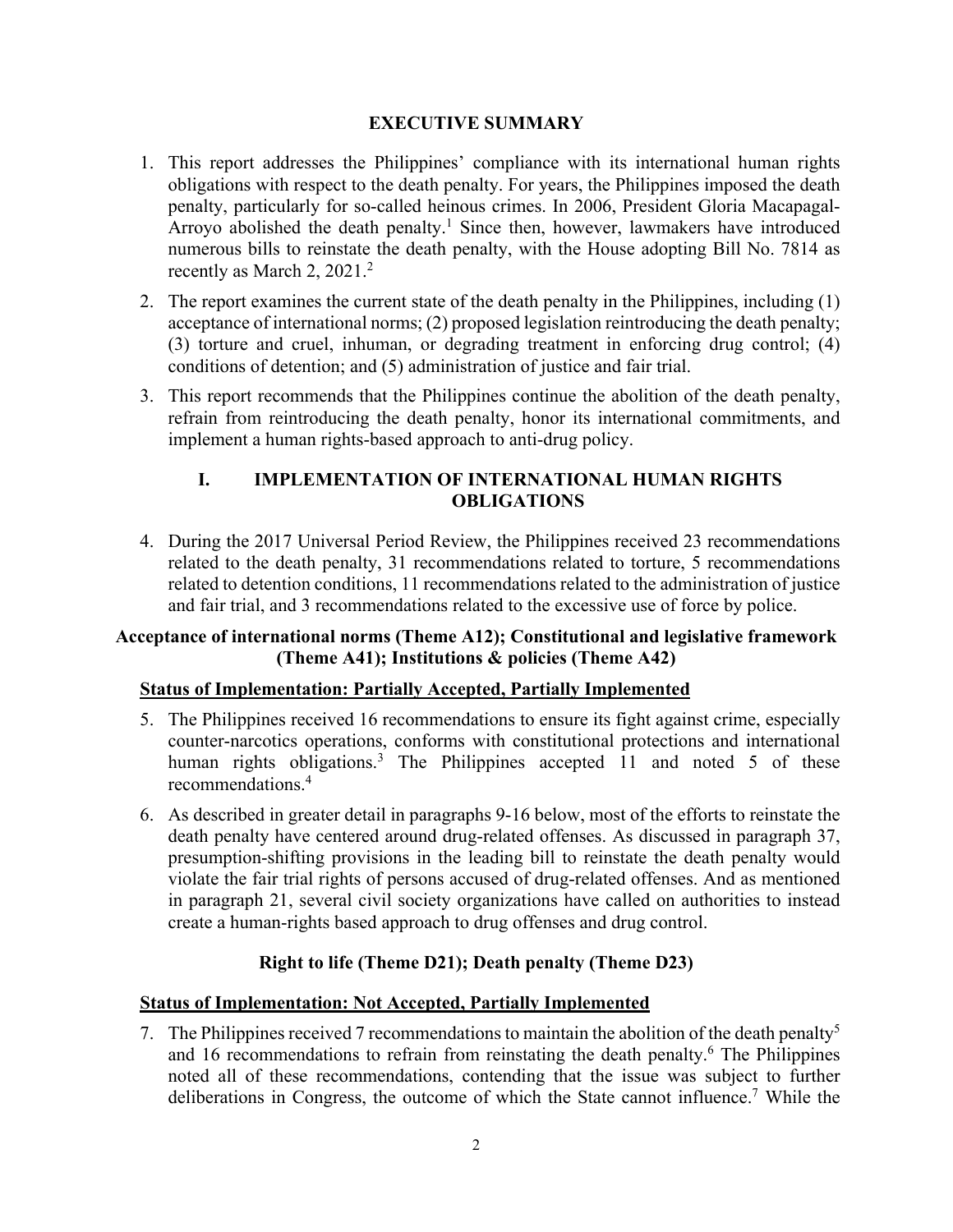Philippines has maintained the abolition of the death penalty so far, lawmakers in the House of Representatives continue to introduce bills to reinstate the death penalty.8

- 8. President Gloria Macapagal-Arroyo abolished the death penalty in the Philippines in 2006.<sup>9</sup> The Philippines ratified the Second Optional Protocol to the International Covenant on Civil and Political Rights in 2007.10 Yet lawmakers have flouted Article 6 of the ICCPR and the Second Optional Protocol by taking steps to reinstate the death penalty.
- 9. On January 2017, a bill was filed in the House of Representatives seeking to reinstate the death penalty for drug-related offenses and for crimes that are committed under the influence of illegal drugs. $11$
- 10. After campaigning on the issue in 2016, in July 2019, President Rodrigo Duterte called on Congress to reinstate the death penalty, focusing in particular on drug-related offenses.<sup>12</sup> Lawmakers thereafter introduced legislation to reinstate the death penalty,<sup>13</sup> filing at least 19 bills by the end of the year.<sup>14</sup> One bill would allow the death penalty for crimes including treason, certain types of bribery, "plunder," drug offenses, murder, robbery involving violence or intimidation, rape, piracy, kidnapping, and certain types of arson,<sup>15</sup> while another would allow the death penalty for drug trafficking and drug manufacturing,  $16$  and another would allow the death penalty for qualified trafficking in persons.<sup>17</sup> Of the 19 bills to reinstate the death penalty that lawmakers introduced in 2019, 15 targeted drug trafficking or other drug-related offenses.18
- 11. On March 2, 2021, the House of Representative adopted House Bill No. 7814, providing for the reinstatement of the death penalty for a new crime under the 2002 Comprehensive Dangerous Drugs Act.<sup>19</sup> This is the second bill in a span of 5 years that has advanced to the Senate proposing a return to capital punishment. Section 20 of the bill provides a mandatory penalty of death for the planting of false evidence during a drug crime investigation.<sup>20</sup> There is also a presumption of guilt if the person accused of planting such evidence does not follow the investigation procedure under Section 19 of the bill.<sup>21</sup>
- 12. After House Bill No. 4727 passed in the House of Representatives with an overwhelming majority, Rep. Ruwel Peter Gonzaga clarified the majority's position that the death penalty, if enacted into law, will not violate the Second Optional Protocol. "The Second Optional Protocol to the ICCPR is not a treaty nor an international agreement because the ratification of the President did not have the concurrence of at least two-thirds of all members of the Senate as required under Section 21 Article 7 of the Constitution," Gonzaga asserted.<sup>22</sup>
- 13. Subsequently, in 2017, the Special Rapporteur on torture and the Special Rapporteur on extrajudicial executions reminded the State Party that it has an obligation under the Second Optional Protocol "to stay away from this form of punishment and cannot legally reintroduce it in its jurisdiction."23 They noted that after ratifying the protocol, "State authorities ha[d] also expressly confirmed on numerous occasions its validity and binding nature on the Philippines, without raising any concerns over the procedure through which it had been ratified."24 The experts concluded that reinstatement of the death penalty would be "in clear violation of [the Philippines'] obligations under the protocol."<sup>25</sup>
- 14. In June 2020, the Human Rights Committee asked the Philippines to "comment on the compatibility of such steps" to reintroduce the death penalty "with provisions in the Covenant, and in the Second Optional Protocol."26 In response, the Philippines asserted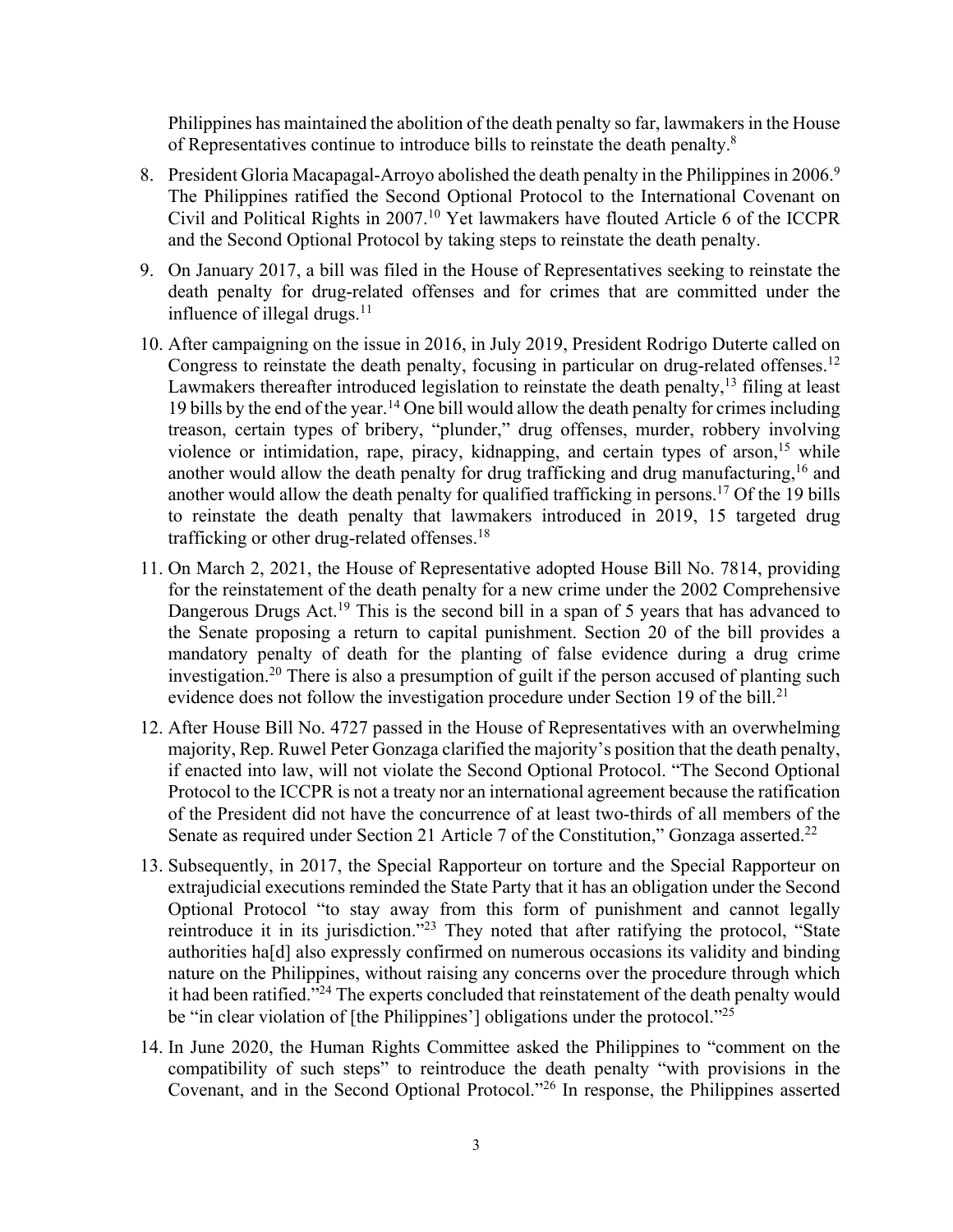that "[i]nclusive legislative efforts to conduct stakeholder human rights dialogues with constituents within Parliament and/or civic space regarding the death penalty is not prohibited under the Covenant and the Second Protocol."27

- 15. After the adoption of House Bill No. 7814 in March 2021, the Philippines' Commission on Human Rights (CHR) expressed "grave concern" and reiterated that "the death penalty is not an effective deterrent and if passed, this is considered a serious breach of our international obligations, particularly under the [ICCPR] and its Second Optional Protocol aiming at the abolition of the death penalty."28
- 16. There are currently 13 draft bills before the House of Representatives and 11 draft bills before the Senate proposing the death penalty for a range of offences including (but not limited to) drug offences, treason, plunder, rape and murder. $^{29}$
- 17. There has recently been a pullback of support from senators for House Bill 7814.<sup>30</sup>
- 18. In the context of the upcoming elections in May 2022, even candidates who were hardliners for reinstatement of the death penalty appear to have taken steps back, saying "not now" to the reintroduction of the death penalty.<sup>31</sup>
- 19. Still, the bills reintroducing the death penalty demonstrate intent for a broader introduction of the death penalty in the Philippines, and they prevent human rights institutions in the country from carrying out their work effectively.<sup>32</sup>
- 20. The CHR has warned that "reimposition of death penalty will likely hurt the country's effort to save migrant workers who are meted death sentence."33 CHR Commissioner Karen Gomez-Dumpit said, "If the death penalty is reinstated, the ability of the Department of Foreign Affairs to negotiate on behalf of [overseas foreign workers (OFWs)] will be undermined. Moreover, our country will be considered hypocritical if we reimpose death penalty but at the same time seek the lives of OFWs who are in death row abroad."34
- 21. In the face of the legislative efforts to reinstate the death penalty, several civil society organizations—including the CHR, the Karapatan Alliance, and NoBox Philippines—are working to prevent the reintroduction of the death penalty and create a human-rights based approach to drug offenses and drug control.<sup>35</sup>

# **Prohibition of torture and cruel, inhuman or degrading treatment (Theme D25)**

### **Status of Implementation: Partially Accepted, Partially Implemented**

- 22. The Philippines received four recommendations to enact a national preventive mechanism against torture,  $36$  one recommendation to implement the recommendations of the Subcommittee on Prevention of Torture and Other Cruel, Inhuman or Degrading Treatment or Punishment arising from its visit to the country in  $2015$ ,<sup>37</sup> seven recommendations to take immediate steps to combat torture in the criminal justice system,  $38$  and three recommendations to improve implementation of existing law against torture.<sup>39</sup> The Philippines noted these recommendations.<sup>40</sup>
- 23. The Philippines ratified the Convention against Torture in 1986, and the Optional Protocol of the Convention against Torture in 2012.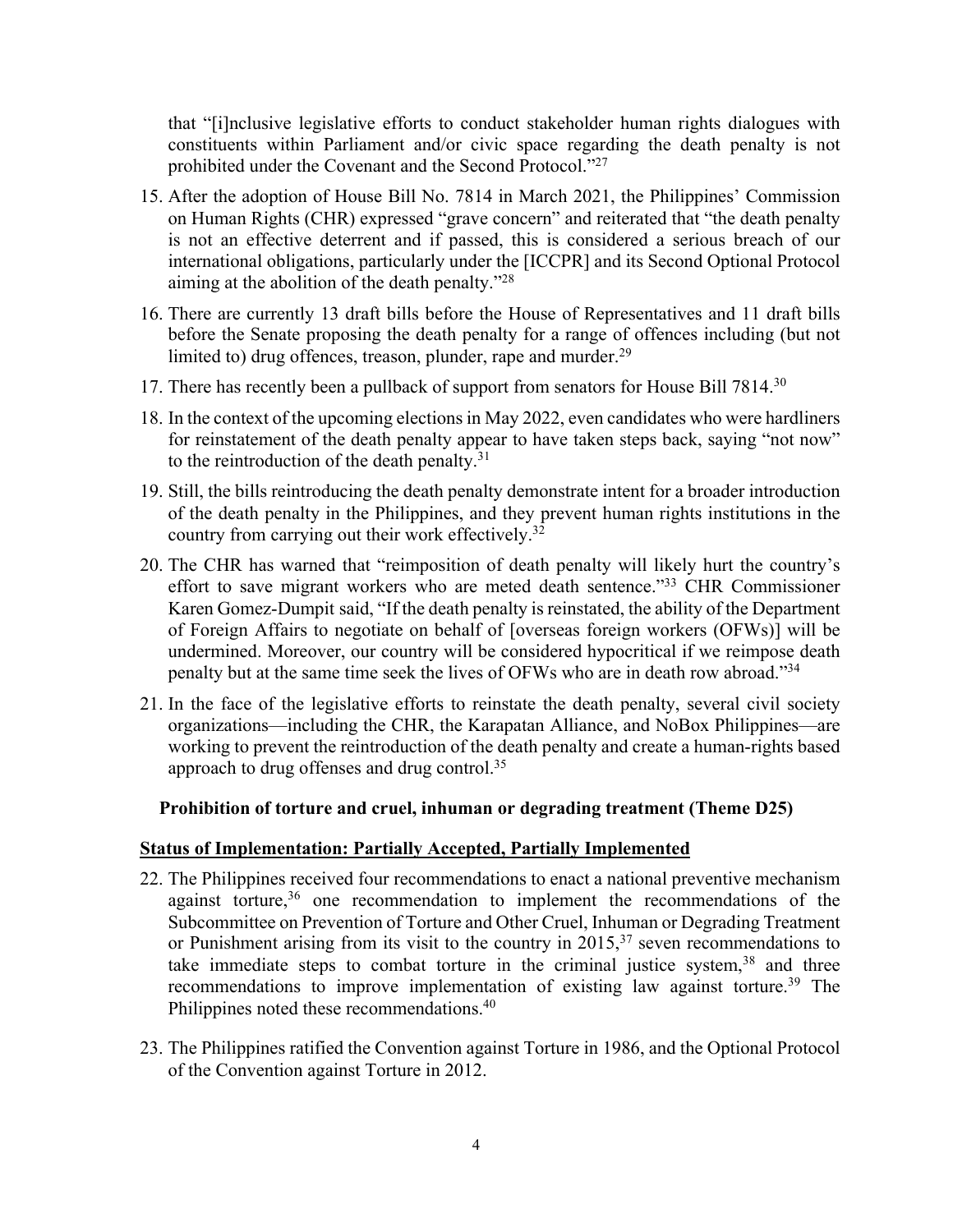- 24. Since coming to power in 2016, President Duterte "has waged a brutal crackdown on suspected drug users and dealers, issuing police with shoot-to-kill orders while encouraging citizens to kill drug users too. Officially the police say they shoot only in selfdefence and data shows more than 8,000 people have been killed in anti-drug operations. The nation's human rights commission estimates a toll as high as  $27,000.^{41}$ .
- 25. Human Right Watch reports that "[a]ccountability for these police killings, including those that victimized children, is practically nonexistent."42
- 26. Despite receiving several recommendations to enact a national preventive mechanism (NPM) against torture during its 2017 UPR, the Philippines "has yet to do so."43 In 2016, however, the CHR established an interim NPM to facilitate the government's compliance with the Convention and its optional protocol.<sup>44</sup>
- <sup>27.</sup> The state reports that "[t]o promote integrity of the anti-illegal drug operations, the Philippine Drug Enforcement Agency (PDEA) requires its operatives to wear body cameras during anti-drug operations. Further, PDEA immediately investigates reports on alleged human rights violations."45 Astonishingly, as of July 31, 2020, "all investigated cases were determined to have the absence of human rights violations."46

### **Conditions of detention (Theme D26)**

#### **Status of Implementation: Not Accepted, Partially Implemented**

- 28. The Philippines received five recommendations to improve the conditions of detention and detention facilities, by undertaking investigations into allegations of torture of detainees, prosecuting and sentencing perpetrators of such torture, and addressing overcrowding and sanitation problems at detention facilities.<sup>47</sup> The Philippines noted these recommendations.48
- 29. Since 2017, the Philippines has reported that "measures have been implemented to prevent the commission of any acts of torture by regularly subjecting jail personnel to appropriate skills training and development."<sup>49</sup> The state "expected to bring down congestion to about 76 percent after the prison population is reduced by some 11 thousand" due to the enactment of the Expanded Good Conduct Time Allowance Law (GCTA) under Republic Act No. 10592 (RA 10592).<sup>50</sup>
- 30. Before the death penalty was abolished, people sentenced to death in the Philippines could wait between 12 and 18 months for their execution.<sup>51</sup>
- 31. Raymund Narag, an assistant professor of criminology at Southern Illinois University, remembers firsthand the experience of a criminal justice system sanctioning the death penalty. "He spent nearly seven years jailed in the Philippines as a pre-trial detainee before he was acquitted of a campus murder that took place at his university when he was 20. The death penalty was still intact at the time and prosecutors had sought it for the 10 men charged. Worse than his overcrowded cell and frequent prison riots, he says, wasthe 'agony of waiting' for hearings."52
- 32. The CHR also noted that if authorities do not address poor hygiene, dramatic overcrowding, and poor healthcare infrastructure within detention facilities, especially given the COVID-19 pandemic, those conditions may amount to cruel, inhuman, and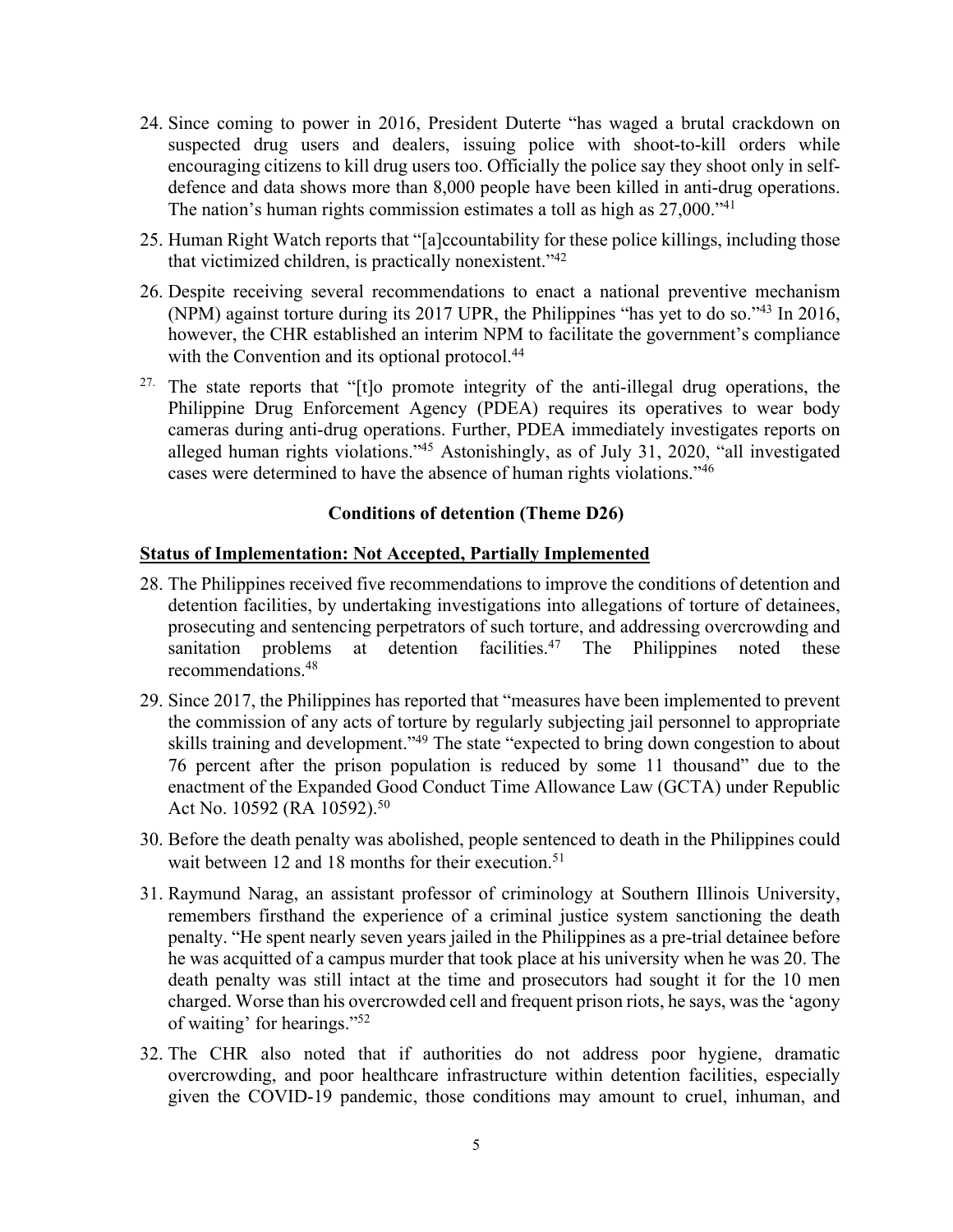degrading treatment or punishment.<sup>53</sup> Moreover, "[p]oor sanitation, inadequate ventilation, poor access to natural lighting, and a lack of potable water were chronic problems in correctional facilities and contributed to health problems. From January to July [2020], the prison services reported 1,069 total inmate deaths. The Bureau of Corrections attributed 31 of the 498 deaths in its facilities to COVID-19. Observers accused the Bureau of Corrections of using the virus to cover up the unlawful execution of inmates or inmate escapes."54

33. Although the Philippines has noted steps it has taken to improve conditions of detention and provide training for Bureau of Jail Management and Penology personnel on the Mandela Rules,<sup>55</sup> it has neither created an NPM nor addressed concerns of further overcrowding of detention facilities.

### **Administration of justice & fair trial (Theme D51)**

#### **Status of Implementation: Partially Accepted, Not Implemented**

- 34. The Philippines received seven recommendations to end illegal arrests and ensure fair trials and an independent judiciary,<sup>56</sup> and four recommendations to eradicate impunity in the administration of justice.<sup>57</sup>
- 35. The Philippines accepted two of the seven recommendations to improve the judiciary and fairness of trials, and noted all four recommendations regarding impunity.58 The Philippines also received three recommendations to ensure excessive force is not used by law enforcement, specifically by investigating instances of death and use of force involving security forces.<sup>59</sup> The Philippines noted these recommendations.<sup>60</sup> As grounds for its positions, the Philippines stated that while it could "essentially support an additional 99 recommendations," it could not accept "those perceived to insinuate, advertently or inadvertently, that the State has not taken any action whatsoever on the concerns raised despite having substantially reported the same both in the National Report and during the interactive dialogue. Full acceptance of these recommendations would denigrate the State's current serious efforts that already address the issues raised."61
- 36. In 2004, the Supreme Court of the Philippines admitted in *People v. Mateo* that 71.77% of death penalty convictions were wrong and were either modified or overturned.<sup>62</sup>
- 37. The presumption of guilt for people accused of being drug traffickers, financiers, protectors, "coddlers," or otherwise being involved in illegal drugs under House Bill No. 7814 compromises a person's right to due process, is patently unconstitutional, and emphasizes further the dangers of reintroducing capital punishment.<sup>63</sup>
- 38. Although the recent bills in the House of Congress seek to reinstate the death penalty specifically for drug-related crimes, Gloria Lai, Asia Director of the International Drug Policy Consortium, says "the death penalty has not solved the drug-related problems of any country. 'It is the poor and vulnerable who bear the harsh punishment of criminal justice systems in grossly unjust ways,' she says."64
- 39. A May 2004 survey of persons under sentence of death at that time showed that most people under sentence of death belonged to lower income brackets. <sup>65</sup> Based on the income levels of people on the death row, 73.1% of those persons were poor.<sup>66</sup>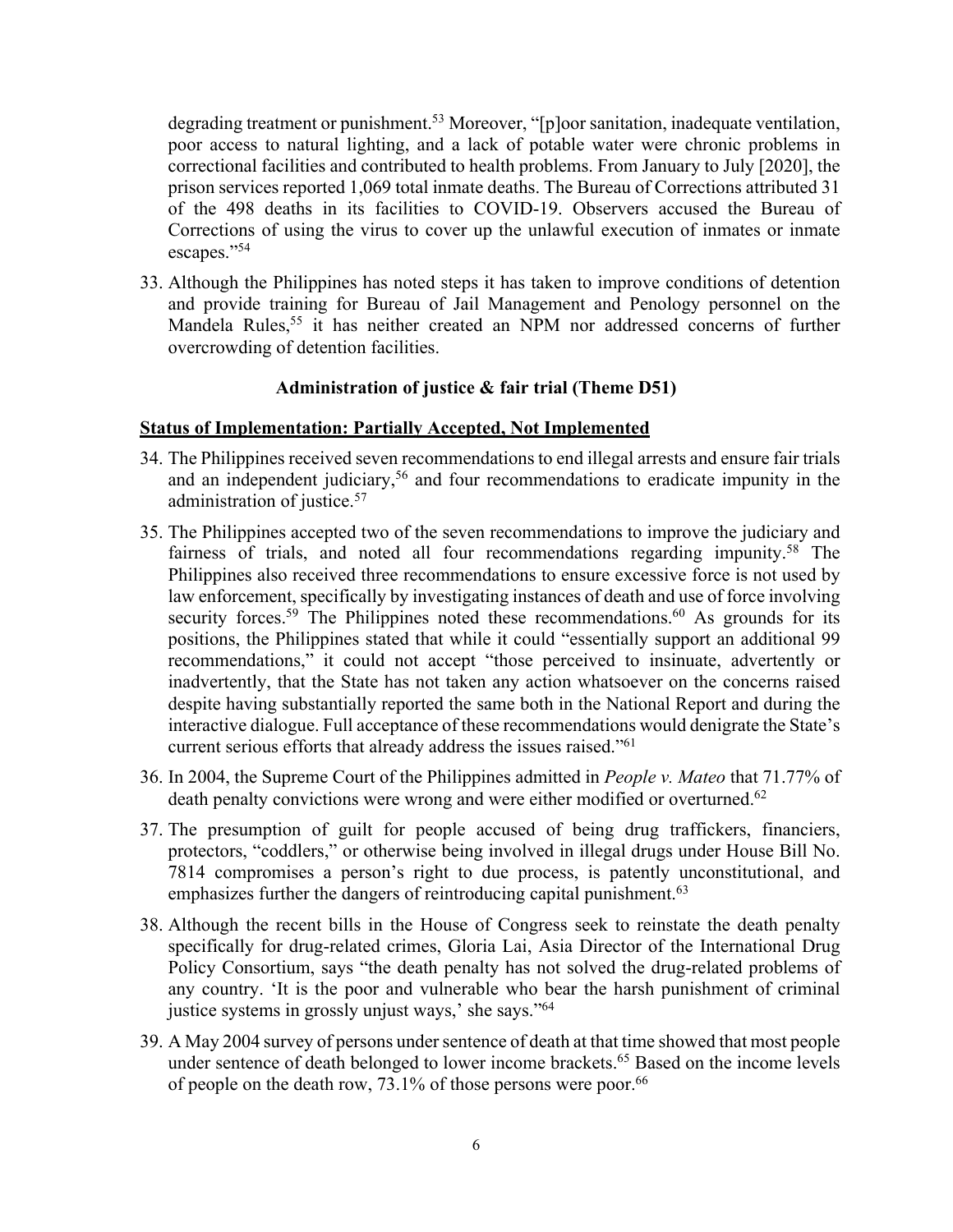- 40. Defending a capital case in the Philippines can be conservatively estimated at 329,000 PHP per year (around  $65,730$  as of March 2022), which is significantly more than what many defendants can afford.<sup>67</sup>
- 41. Rights group the Karapatan Alliance has reiterated that the death penalty will "institutionalize the carnage of the poor" in the name of the internationally condemned war on drugs and will not curb nor eliminate crimes.<sup>68</sup> "[T]here is danger that political prisoners will be dealt with capital punishment, when they should be released on just and humanitarian grounds," Karapatan said.<sup>69</sup>
- 42. In 2018, the Public Attorney's Office (PAO) Accomplishment Report stated that each PAO lawyer handles 465 cases per year.<sup>70</sup> Given the heavy caseload and operational problems in the PAO, the PAO cannot ensure protection for people from disadvantaged socioeconomic backgrounds against charges that could be punishable by death.<sup>71</sup>

### **II. RECOMMENDATIONS**

- 43. This stakeholder report suggests the following recommendations for the Government of the Philippines:
- Honor all commitments pursuant to human rights treaties the country has ratified or acceded to, specifically those under the Second Optional Protocol to the ICCPR and the Convention Against Torture.
- Maintain the abolition of the death penalty.
- Immediately call for the abandonment of all existing efforts—legislative or otherwise—to reintroduce the death penalty, particularly a mandatory death penalty for drug-related offenses, as contrary to the country's obligations under international human rights law.
- Refrain from future campaigns and legislative efforts to reintroduce the death penalty.
- Provide administrative and executive support to elected officials who strive to maintain the abolition of the death penalty.
- Undertake efforts to collaborate with civil society and the Commission on Human Rights to elaborate and implement a human-rights based approach to anti-drug policy.
- End illegal arrests, ensure fair trials and an independent judiciary, and eradicate impunity for human rights violations arising in the context of the administration of justice.
- Conduct an independent and impartial investigation of poor detention conditions—which often lead to premature deaths resulting from diseases including COVID-19—and step up efforts to ensure that detention conditions comply with the Nelson Mandela Rules.
- Provide enhanced funding and human resources to the Public Attorney's Office to ensure that defendants who have limited financial means to defend themselves are afforded fulsome and effective legal assistance, including well qualified legal counsel and funding for carrying out an investigation to gather evidence for the defense.
- Create a National Preventive Mechanism against torture.
- Ensure full funding for the Commission on Human Rights and provide all support necessary for it to maintain its A status under the Paris Principles.

<sup>1</sup> Congress of the Philippines, Republic Act No. 9346 (enacted June 24, 2006), available at https://lawphil.net/statutes/repacts/ra2006/ra\_9346\_2006.html; Human Rights Watch, *Death Penalty Danger in the Philippines* (Aug. 5, 2020), available at hrw.org/news/2020/08/05/death-penalty-danger-philippines#.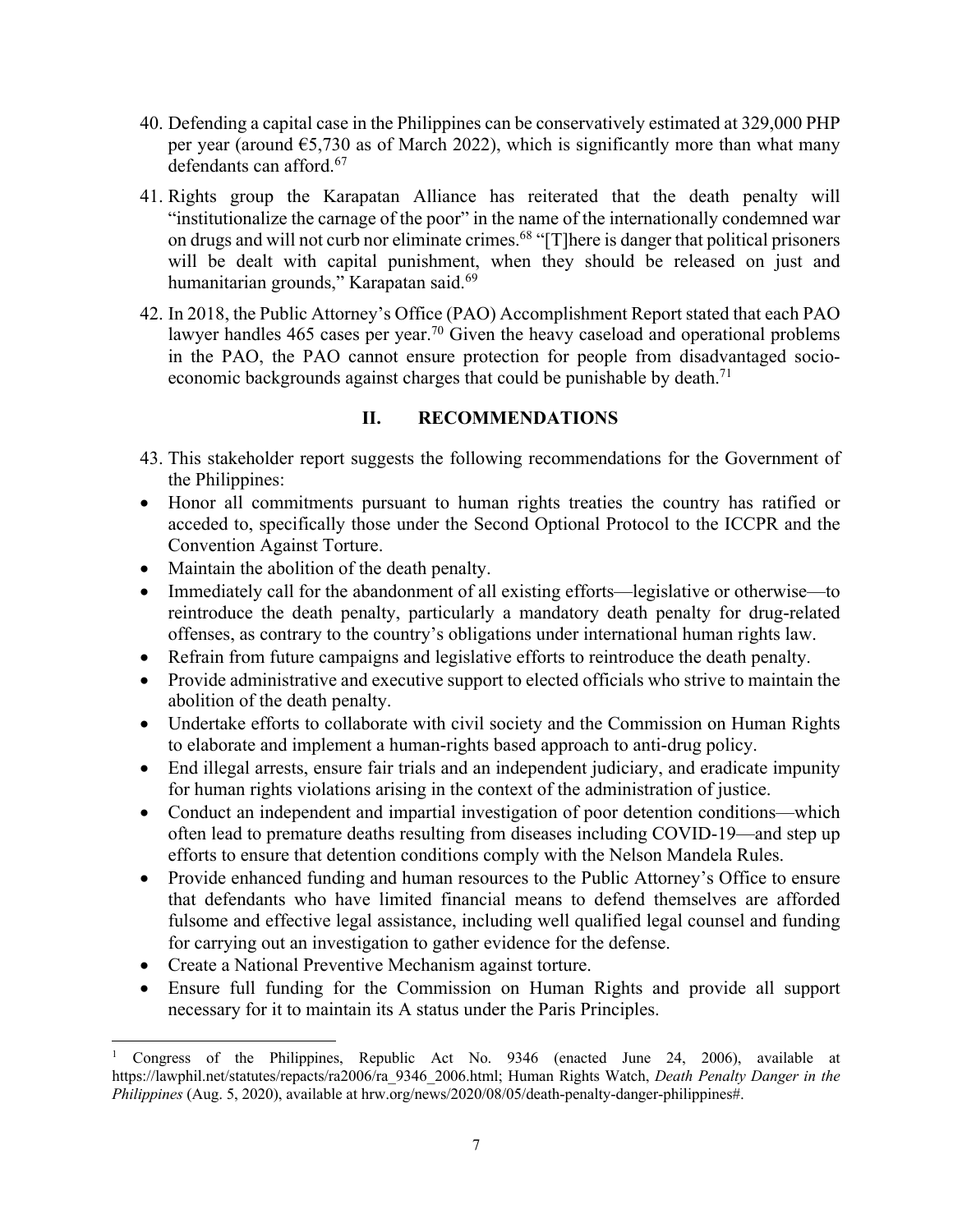$2^2$  Congress of the Philippines, House Bill No. 7814, available at crime/https://legacy.senate.gov.ph/lisdata/3461031439!.pdf; World Coalition Against the Death Penalty, *Adoption of Bill Allowing the Imposition of the Death Penalty for a New Crime* (Apr. 30, 2021), available at https://worldcoalition.org/2021/04/30/adoption-of-bill-allowing-the-imposition-of-the-death-penalty-for-a-newcime/https://legacy.senate.gov.ph/lisdata/3461031439!.pdf.

<sup>3</sup> *Report of the Working Group on the Universal Periodic Review*: *the Philippines* (July 18, 2017), U.N. Doc. A/HRC/36/12 ¶ 133.44 Ensure that the fight against crime strictly respects international standards (Peru); ¶ 133.46 Continue its efforts to protect its people from the threat of drugs while upholding human rights values (Myanmar); ¶ 133.47 Take the necessary measures to combat drug trafficking while ensuring that the methods used are in conformity with international standards (Haiti);  $\P$  133.48 Ensure that all counter-narcotics operations are conducted in conformity with constitutional protections and international human rights obligations (United States of America);  $\P$  133.53 Continue efforts to combat drugs and crime within a framework of the protection of and respect for human rights (Lebanon); ¶ 133.54 Ensure human rights standards are observed in the current government's conduct of its campaigns against illegal drugs (Zambia); ¶ 133.55 Bring its methods of combating the use of illegal drugs into line with international standards (Timor-Leste); ¶ 133.56 Continue to realign its national procedures to combat drug trafficking with international standards (Egypt);  $\P$  133.57 Enact effective legislation aligned with international standards to combat the use of illegal drugs (Maldives); ¶ 133.58 Employ methods that adjust to international norms, including human rights norms, to combat the consumption of illegal drugs (Guatemala); ¶ 133.59 Guarantee that all the Government's methods of combating the use of illegal drugs are brought into line with international standards (Estonia); ¶ 133.75 Continue efforts to combat terrorism, the drug trade and drug use, within the framework of the Constitution, the law and international human rights standards (Iraq); ¶ 133.112 Protect and guarantee the right to life and to a fair trial also in the context of the campaign against drug trafficking, and take all necessary steps to guarantee a proportionate use of force by the security forces (Italy); ¶ 133.113 Take all necessary steps to ensure prompt, impartial and transparent investigations into alleged unlawful killings and other abuses during anti-drug operations (Hungary); ¶ 133.115 Immediately stop all unlawful killings and incitement to carry out killings in the name of the anti-drug campaign (Iceland); ¶ 133.124 Reject any incitement to violence in the context of the State-sponsored campaign against illegal drugs and hold perpetrators of such incitement accountable (Czechia).

<sup>4</sup> *Report of the Working Group on the Universal Periodic Review: Philippines: Addendum* (Sept. 19, 2017), U.N. Doc. A/HRC/36/12/Add.1. ¶ 5, 6.

<sup>5</sup> *Report of the Working Group on the Universal Periodic Review*: *the Philippines* (July 18, 2017), U.N. Doc. A/HRC/36/12 ¶ 133.76 Respect the right to life and maintain the abolition of the death penalty (Haiti); ¶ 133.83 Continue to uphold the implementation commitments as a State party to the Second Optional Protocol to the International Covenant on Civil and Political Rights, aiming at the abolition of the death penalty (Romania); ¶ 133.87 Respect its obligations under international law as a State party to the Second Optional Protocol to the International Covenant on Civil and Political Rights, aiming at the abolition of the death penalty (Belgium); ¶ 133.88 Continue the implementation of the provisions of the Second Optional Protocol to the International Covenant on Civil and Political Rights, aiming at the abolition of the death penalty, and abandon plans to restore the death penalty as a legal punishment (Lithuania); ¶ 133.89 Continue its support for the Second Optional Protocol to the International Covenant on Civil and Political Rights (New Zealand); ¶ 133.90 Maintain the abolition of death penalty in line with its obligations under the Second Optional Protocol to the International Covenant on Civil and Political Rights (Czechia); ¶ 133.93 Abide by its obligations under the Second Optional Protocol to the International Covenant on Civil and Political Rights (Ukraine). Also available online at https://documents-ddsny.un.org/doc/UNDOC/GEN/G17/194/21/PDF/G1719421.pdf?OpenElement.

<sup>6</sup> *Report of the Working Group on the Universal Periodic Review*: *the Philippines* (July 18, 2017), U.N. Doc. A/HRC/36/12 ¶ 133.77 Consider not reinstating the death penalty, as per the bill introduced before the Seventeenth Congress (Mozambique); ¶ 133.78 Abstain from reintroducing of the death penalty (Luxembourg); ¶ 133.79 Reconsider any attempt to reimpose capital punishment, with the aim of not reintroducing the death penalty (Slovakia); ¶ 133.80 Preserve the right to life and do not bring back the use of the death penalty as proposed in the death penalty bill (Liechtenstein); ¶ 133.81 Respect its obligations under international law and refrain from reintroducing capital punishment (Republic of Moldova); ¶ 133.82 Refrain from reintroducing the death penalty, in accordance with its international obligations, in particular those under the Second Optional Protocol to the International Covenant on Civil and Political Rights, aimed at the abolition of the death penalty (Switzerland); ¶ 133.84 Respect its obligations under the Second Optional Protocol to the International Covenant on Civil and Political Rights and refrain from the plans to reimpose the death penalty (Norway); ¶ 133.85 Uphold its international obligations and not reinstate the capital punishment (Portugal); ¶ 133.86 Cease all steps to reintroduce the death penalty, which would be contrary to its obligations under the Optional Protocol to the International Covenant on Civil and Political Rights (Ireland); ¶ 133.91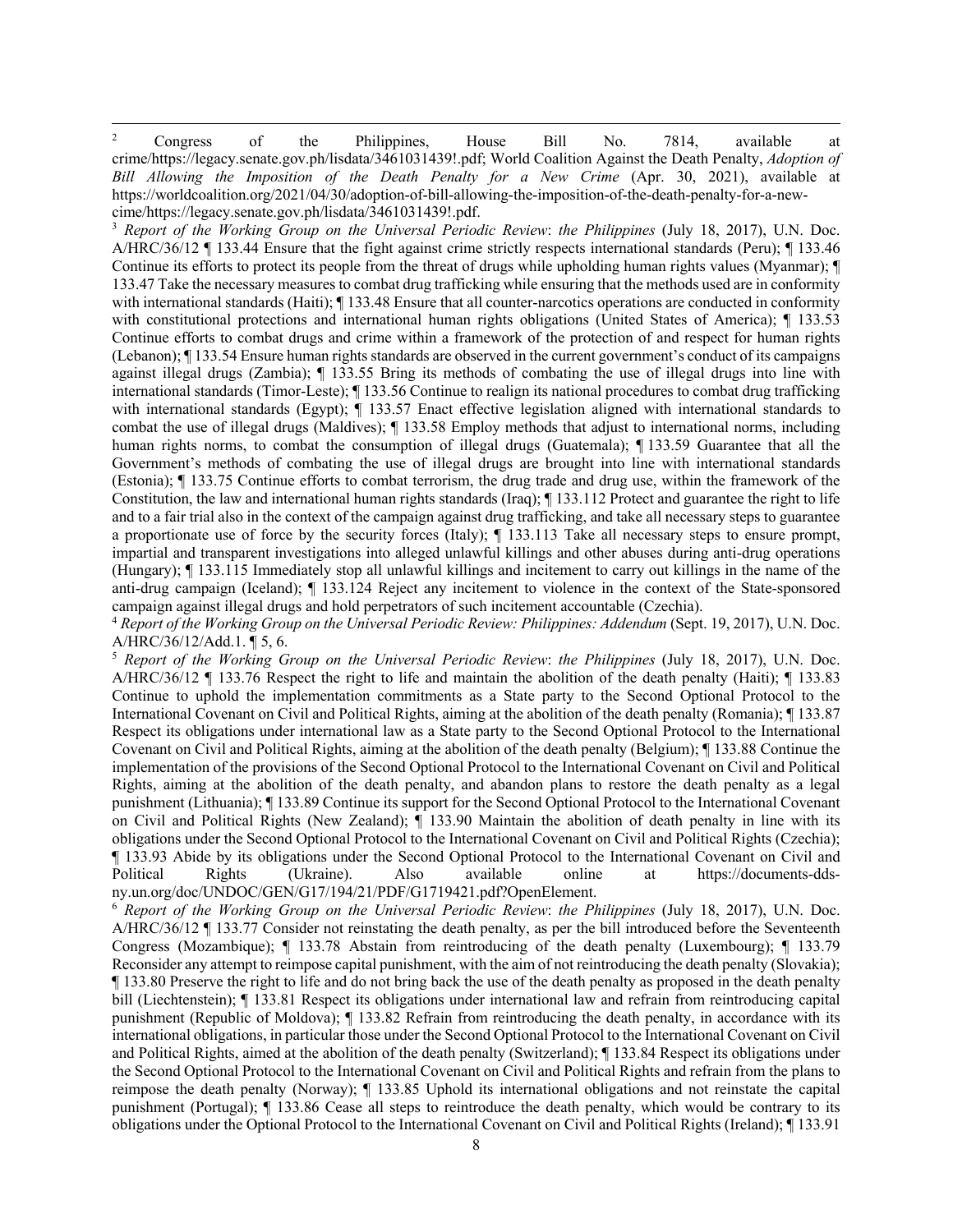Fulfil the obligations assumed as a State party to the Second Optional Protocol to the International Covenant on Civil and Political Rights, aimed at the abolition of the death penalty, and oppose any attempt to reinstate capital punishment (Uruguay); ¶ 133.92 Maintain its binding commitment to the Second Optional Protocol to the International Covenant on Civil and Political Rights, aiming at the abolition of the death penalty, thereby repealing legal propositions aiming at restoring the death penalty (Brazil); ¶ 133.94 Abandon the plan to reintroduce the death penalty, which would be against the international commitments of the country (France); ¶ 133.95 Refrain from introducing the death penalty in the national legal system, also in respect of international obligations (Italy); ¶ 133.96 Do not reintroduce the death penalty, consistent with the Philippines' obligations as a State party to the Second Optional Protocol to the International Covenant on Civil and Political Rights (Australia); ¶ 133.97 Refrain from reintroducing the death penalty (Canada); ¶ 133.98 Refrain from reintroducing the death penalty and from lowering the minimum age of criminal responsibility (Bulgaria).

<sup>7</sup> *Report of the Working Group on the Universal Periodic Review: Philippines: Addendum* (Sept. 19, 2017), U.N. Doc. A/HRC/36/12/Add.1. ¶ 8(b). Available online at https://documents-ddsny.un.org/doc/UNDOC/GEN/G17/273/53/PDF/G1727353.pdf?OpenElement.

<sup>8</sup> World Coalition Against the Death Penalty, *Adoption of Bill Allowing the Imposition of the Death Penalty for a New Crime* (Apr. 30, 2021), available at https://worldcoalition.org/2021/04/30/adoption-of-bill-allowing-theimposition-of-the-death-penalty-for-a-new-crime/

Congress of the Philippines, Republic Act No. 9346 (enacted June 24, 2006), available at https://lawphil.net/statutes/repacts/ra2006/ra\_9346\_2006.html.

<sup>10</sup> U.N. Office of the High Commissioner for Human Rights, *U.N. Treaty Body Database*, available at https://tbinternet.ohchr.org/\_layouts/15/TreatyBodyExternal/Treaty.aspx?CountryID=137&Lang=EN.

<sup>11</sup> Congress of the Philippines, House Bill No. 4727, available at https://hrep-website.s3.ap-southeast-

1.amazonaws.com/legisdocs/third\_17/HBT4727.pdf.

<sup>12</sup> Amnesty International, *Philippines: President's Call to Revive Death Penalty Will Only Worsen Climate of Impunity* (July 22, 2019), available at https://www.amnesty.org/en/latest/news/2019/07/philippines-president-call-revivedeath-penalty-only-worsen-climate-of-impunity.

<sup>13</sup> *See, e.g.*, *4 Death Penalty Bills Filed at Senate*, GMA News Online (July 5, 2019), available at https://www.gmanetwork.com/news/news/nation/699994/4-death-penalty-bills-filed-at-senate/story; Antonio Contreras, *Why Imee Marcos Must Oppose the Death Penalty*, Manila Times (Jan. 2, 2020), available at https://www.manilatimes.net/2020/01/02/opinion/columnists/why-imee-marcos-must-oppose-the-deathpenalty/670067.

<sup>14</sup> Maria Corazon A. De Ungria & Jose M. Jose, *The War on Drugs, Forensic Science and the Death Penalty In the Philippines*, Forensic Science International: Synergy, Vol. 2, at 32-34, available at https://doi.org/10.1016/j.fsisyn.2019.11.002.

<sup>15</sup> Antonio Contreras, *Why Marcos Must Oppose the Death Penalty*, Manila Times (Jan. 2, 2020), available at https://www.manilatimes.net/2020/01/02/opinion/columnists/why-imee-marcos-must-oppose-the-deathpenalty/670067.

<sup>16</sup> *Bato to Push for Senate Hearings on Revival of Death Penalty*, GMA News Online (Jan. 4, 2020), available at https://www.gmanetwork.com/news/news/nation/721055/bato-to-push-for-senate-hearings-on-revival-of-deathpenalty/story.

<sup>17</sup> Darryl John Esguerra, *Duterte Wants Crimes Linked to Child Trafficking Tagged as Non-bailable Offenses* (Sept. 27, 2019), available at https://newsinfo.inquirer.net/1170345/duterte-wants-crimes-linked-to-child-traffickingtagged-as-non-bailable-offenses.

<sup>18</sup> Maria Corazon A. De Ungria & Jose M. Jose, *The War on Drugs, Forensic Science and the Death Penalty In the Philippines*, Forensic Science International: Synergy, Vol. 2, at 32-34, available at https://doi.org/10.1016/j.fsisyn.2019.11.002.

<sup>19</sup> Congress of the Philippines, House Bill No. 7814, available at crime/https://legacy.senate.gov.ph/lisdata/3461031439!.pdf; World Coalition Against the Death Penalty, *Adoption of Bill Allowing the Imposition of the Death Penalty for a New Crime* (Apr. 30, 2021), available at https://worldcoalition.org/2021/04/30/adoption-of-bill-allowing-the-imposition-of-the-death-penalty-for-a-newcime/https://legacy.senate.gov.ph/lisdata/3461031439!.pdf.

<sup>20</sup> Id.

<sup>21</sup> Id.

<sup>22</sup> Republic of the Philippines House of Representatives, *Press Release: House Overwhelmingly Passes Death Penalty Bill* (Mar. 8, 2017), available at https://www.congress.gov.ph/press/details.php?pressid=9979.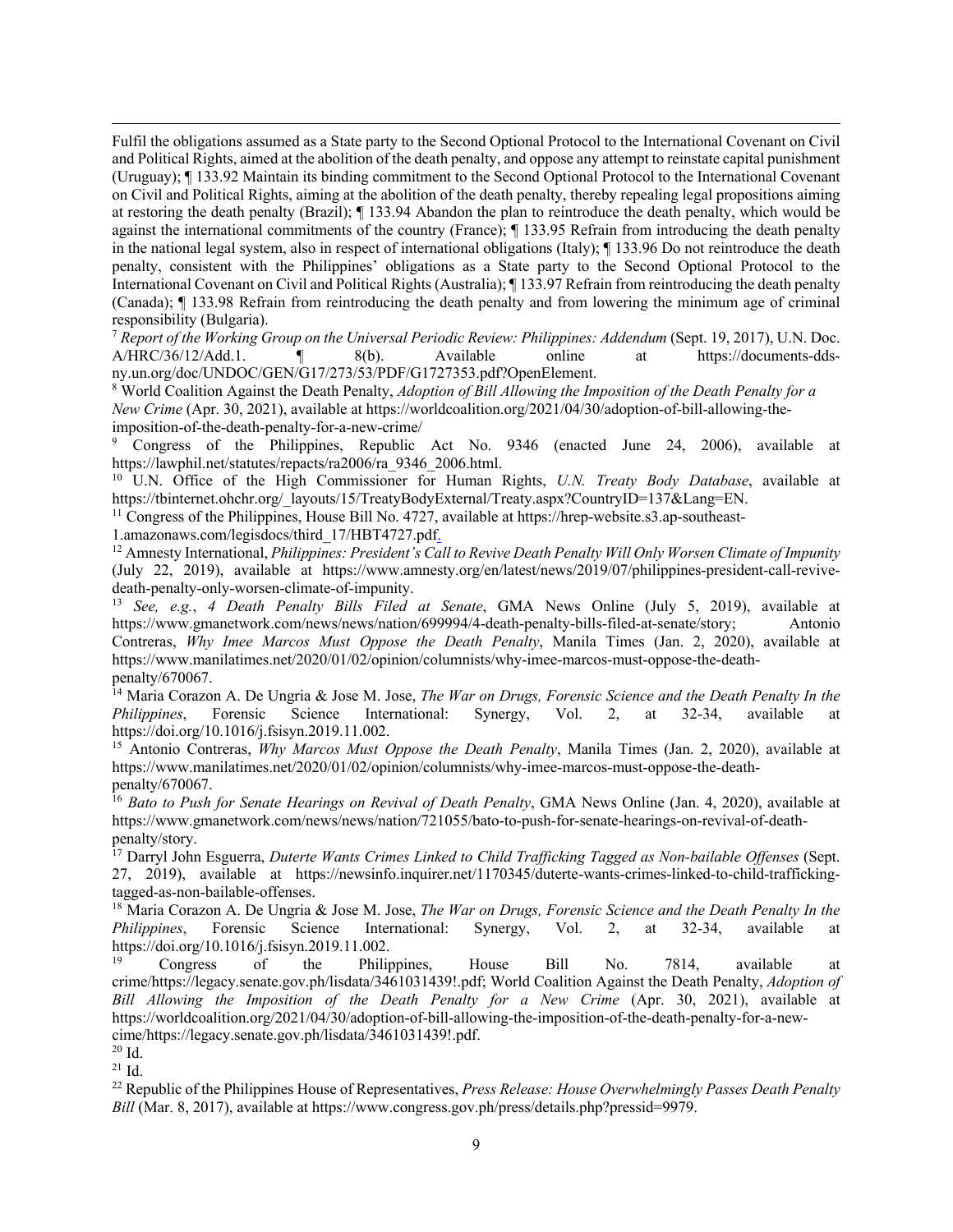<sup>23</sup> U.N. Office of the High Commissioner on Human Rights, *UN Experts Urge Filipino Legislators to Reject Death Penalty Bill* (Mar. 16, 2017), available at

https://www.ohchr.org/EN/NewsEvents/Pages/DisplayNews.aspx?NewsID=21388&LangID=E.

<sup>24</sup> Ibid.

 $25$  Ibid.

<sup>26</sup> International Covenant on Civil and Political Rights, *List of Issues in Relation to the Fifth Periodic Report of the Philippines* (June 30, 2020) U.N. Doc. CCPR/C/PHL/O/5 ¶ 11. available at *Philippines* (June 30, 2020) U.N. Doc. CCPR/C/PHL/Q/5 ¶ 11, available at https://tbinternet.ohchr.org/\_layouts/15/treatybodyexternal/Download.aspx?symbolno=CCPR%2fC%2fPHL%2fQ% 2f5&Lang=en.

<sup>27</sup> The Philippines' Response to the List of Issues in Relation to the Fifth Periodic Report of the Philippines (Jan. 12, 2022), U.N. Doc. CCPR/C/PHL/RQ/5, at p. 12, available at https://tbinternet.ohchr.org/\_layouts/15/treatybodyexternal/Download.aspx?symbolno=CCPR%2fC%2fPHL%2fRQ %2f5&Lang=en.

<sup>28</sup> The Philippines' Commission on Human Rights, *Statement of Commissioner Karen Gomez-Dumpit on the Passage of House Bill No. 7814* (Mar. 3, 2021), available at http://chr.gov.ph/statement-of-commissioner-karen-gomezdumpit-on-the-passage-of-house-bill-no-7814-providing-for-the-presumption-of-guilt-and-reintroduction-of-thedeath-penalty-as-amendments-to-th/.

<sup>29</sup> World Coalition Against the Death Penalty, *Keep the Death Penalty Abolished in the Philippines* (Mar. 2021), at p.3, available at https://worldcoalition.org/wpcontent/uploads/2021/03/Philippines Brochure2021\_EN\_V4-bassedef.pdf.

<sup>30</sup> DJ Yap & Julie M. Aurelio, *Senate Unlikely to Back Controversial Anti-Drug Bill*, Philippine Daily Inquirer (Mar. 6, 2021), available at https://newsinfo.inquirer.net/1403617/senate-unlikely-to-back-controversial-bill.<br><sup>31</sup> Aika Rey, *From being a staunch supporter of death penalty, Pacquiao says 'Not now'* (Jan. 27, 2022), available

https://www.rappler.com/nation/elections/from-staunch-supporter-death-penalty-manny-pacquiao-says-not-now-

january-2022/; Rambo Talabong, *Lacson, Sotto now against death penalty, instead want PH version of 'Alcatraz'* (Nov. 4, 2021), available at https://www.rappler.com/nation/elections/lacson-sotto-now-against-death-penalty-wantalcatraz-philippines/. 32 World Coalition Against the Death Penalty, *Adoption of Bill Allowing the Imposition of the Death Penalty for a* 

*New Crime* (Apr. 30, 2021), available at https://worldcoalition.org/2021/04/30/adoption-of-bill-allowing-theimposition-of-the-death-penalty-for-a-new-cime/https://legacy.senate.gov.ph/lisdata/3461031439!.pdf.

<sup>33</sup> Gaea Katrina Cabico, *CHR: Restoring death penalty will likely hurt efforts to save OFWs on death row (Aug. 5,* 2020), available at https://www.philstar.com/headlines/2020/08/05/2033101/chr-restoring-death-penalty-will-likelyhurt-efforts-save-ofws-death-row.

<sup>34</sup> Id.

<sup>35</sup> *See, e.g.*, World Coalition Against the Death Penalty, *Preventing the Reintroduction of the Death Penalty in the Philippines* (Oct. 2019), available at https://worldcoalition.org/wpcontent/uploads/2021/08/PHIL\_2\_page\_handout\_EN.pdf; U.N. Philippines, *Philippines, UN launch first-ever national joint programme for human rights following Human Rights Council resolution 45/33* (July 22, 2021), available at https://philippines.un.org/index.php/en/137080-philippines-un-launch-first-ever-national-jointprogramme-human-rights-following-human; International Drug Policy Consortium, *NoBOx Philippines*, available at https://idpc.net/profile/nobox-philippines. 36 *Report of the Working Group on the Universal Periodic Review*: *the Philippines* (July 18, 2017), U.N. Doc.

A/HRC/36/12 ¶ 133.27 Enact laws to establish a national preventive mechanism in accordance with the Optional Protocol to the Convention against Torture (Republic of Korea); ¶ 133.28 Expedite the establishment of an effective national preventive mechanism, as required under the Optional Protocol to the Convention against Torture (Slovenia); ¶ 133.29 Establish and ensure the proper functioning of a national preventive mechanism (Republic of Moldova); ¶ 121 Further strengthen measures to fully eliminate torture and all forms of ill-treatment at every level, including by establishing a national preventive mechanism (Georgia).

<sup>37</sup> *Report of the Working Group on the Universal Periodic Review*: *the Philippines* (July 18, 2017), U.N. Doc. A/HRC/36/12 ¶ 133.18 Make public the findings and implement the recommendations of the Subcommittee on Prevention of Torture and Other Cruel, Inhuman or Degrading Treatment or Punishment arising from its visit to the country in 2015 (Liechtenstein).

<sup>38</sup> *Report of the Working Group on the Universal Periodic Review*: *the Philippines* (July 18, 2017), U.N. Doc. A/HRC/36/12 ¶ 133.86 [T]ake immediate steps to combat torture in the criminal justice system, including torture in police stations to extract confessions (Ireland); ¶ 133.100 Take steps to put an end to . . . torture perpetrated by the police corps, and private security or paramilitary groups, and to investigate actions of the police dismantling all groups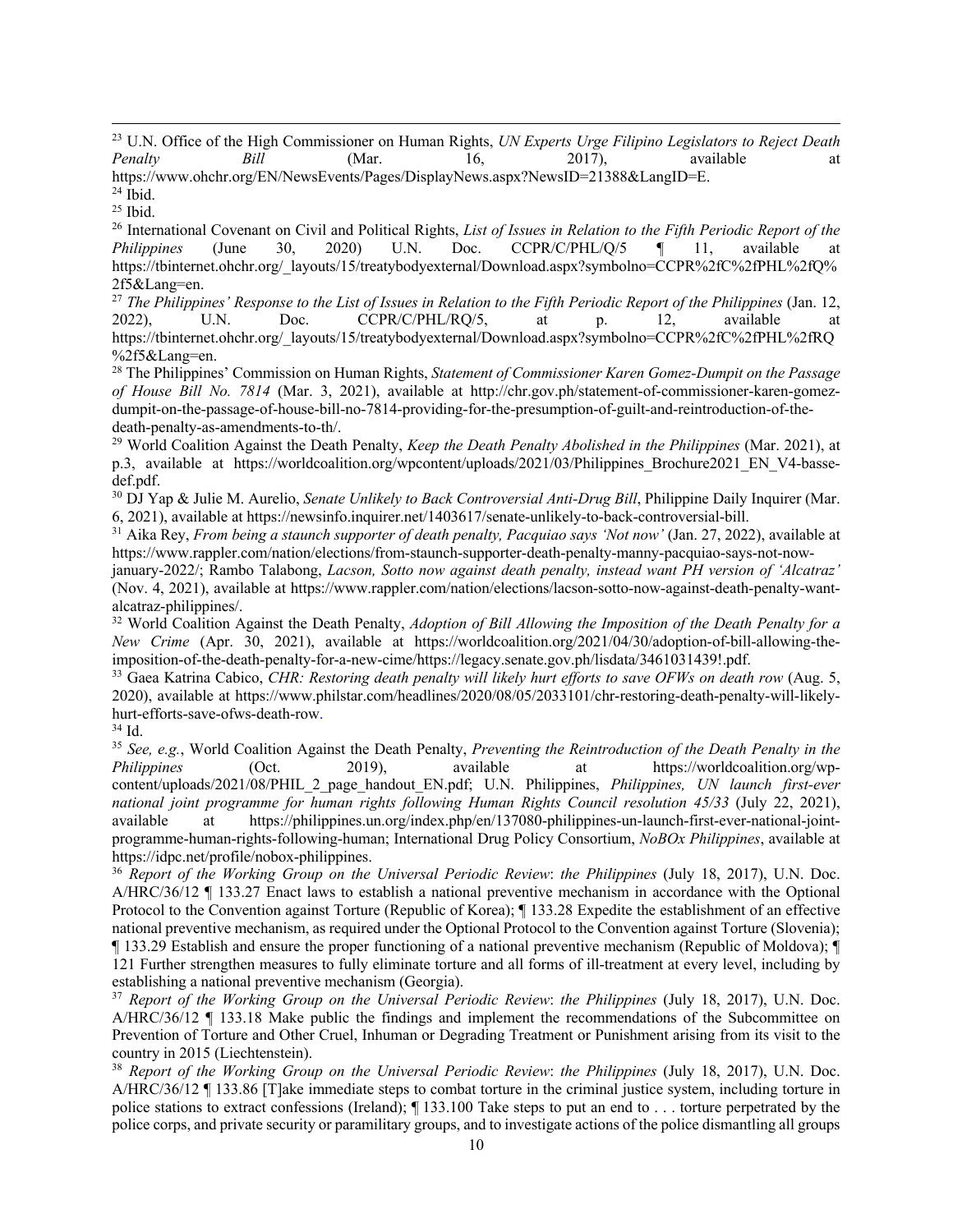created in the margin of law (Costa Rica); ¶ 133.103 Establish necessary mechanisms to eradicate extrajudicial, summary and arbitrary executions by bringing perpetrators to justice and intensifying efforts to eradicate the use of torture and inhuman and degrading treatment (Spain); ¶ 133.108 End . . . torture and harassment, including by effectively implementing criminal prohibitions against extrajudicial killings (Canada); ¶ 133.116 Put an end to extrajudicial executions and torture, in particular in the context of the fight against drugs (Luxembourg); ¶ 133.141 Put an end to impunity by ensuring impartial investigations and bringing to justice those responsible of extrajudicial executions and torture (Luxembourg); ¶ 133.142 End impunity and hold the perpetrators of enforced disappearance, extrajudicial killings and torture to account and facilitate access to justice for the victims of such violations (Slovenia). <sup>39</sup> *Report of the Working Group on the Universal Periodic Review*: *the Philippines* (July 18, 2017), U.N. Doc. A/HRC/36/12 ¶ 133.120 Implement effectively the law against torture, in particular in sentences for cruel, inhuman or degrading treatment inflicted to drug traffickers (Angola); ¶ 133.122 Eliminate the obstacles that hinder the effective implementation of the Anti-Torture Act and fully comply with articles 18 and 19 of the Act, which foresee compensation and rehabilitation of victims (Chile); ¶ 133.156 Investigate and fairly prosecute those implicated in torture or other forms of mistreatment (Hungary).

<sup>40</sup> *Report of the Working Group on the Universal Periodic Review: Philippines: Addendum* (Sept. 19, 2017), U.N. Doc. A/HRC/36/12/Add.1. ¶ 6.

<sup>41</sup> BBC, *Philippines death penalty: A fight to stop the return of capital punishment* (Aug. 2020), available at https://www.bbc.com/news/world-asia-53762570.

<sup>42</sup> Human Rights Watch, *Death Penalty Danger in the Philippines* (Aug. 5, 2020), available at hrw.org/news/2020/08/05/death-penalty-danger-philippines.

 $43$  Ibid.

<sup>44</sup> Ibid.

<sup>45</sup> Id. at 11.

 $46$  Ibid.

<sup>47</sup> *Report of the Working Group on the Universal Periodic Review*: *the Philippines* (July 18, 2017), U.N. Doc. A/HRC/36/12 ¶ 133.123 Take all necessary measures to prevent torture and other cruel, inhuman or degrading treatment in detention facilities, including through the provision of legal safeguards for detainees and ensure effective investigations into allegations of torture, as well as the prosecution and sentencing of perpetrators (Austria); ¶ 133.127 Take steps to meet the minimum standards for the treatment of prisoners (New Zealand); ¶ 133.128 Improve detention facilities, in particular to address overcrowding and sanitation problems (Republic of Korea); ¶ 133.129 Take action to reduce overcrowding in detention facilities and provide separate detention facilities for child offenders (Uganda); ¶ 133.136 Ensure that all pretrial detainees are brought before a judge without delay and expedite the cases of persons held under the Comprehensive Dangerous Drugs Act (Liechtenstein).

<sup>48</sup> *Report of the Working Group on the Universal Periodic Review: Philippines: Addendum* (Sept. 19, 2017), U.N. Doc. A/HRC/36/12/Add.1. ¶ 6.

<sup>49</sup> The Philippines' Response to the List of Issues in Relation to the Fifth Periodic Report of the Philippines (Jan. 12, 2022), U.N. Doc. CCPR/C/PHL/RQ/5, at p. 15, available at https://tbinternet.ohchr.org/\_layouts/15/treatybodyexternal/Download.aspx?symbolno=CCPR%2fC%2fPHL%2fRQ %2f5&Lang=en.

<sup>50</sup> Id. at 16.

<sup>51</sup> World Coalition Against the Death Penalty, *Keep the Death Penalty Abolished in the Philippines* (Mar. 2021), at p. 5, available at https://worldcoalition.org/wpcontent/uploads/2021/03/Philippines\_Brochure2021\_EN\_V4-bassedef.pdf.

<sup>52</sup> Preet Jha, *Philippines death penalty: A fight to stop the return of capital punishment* (Aug. 16, 2020), available at https://www.bbc.com/news/world-asia-53762570.

<sup>53</sup> The Philippines' Commission on Human Rights, *Statement of CHR spokesperson, Atty Jacqueline Ann de Guia, on improving the plight of persons deprived of liberty through the Interim National Preventive Mechanism* (May 14, 2020), available at https://chr.gov.ph/statement-of-chr-spokesperson-atty-jacqueline-ann-de-guia-on-improving-theplight-of-persons-deprived-of-liberty-through-the-interim-national-preventive-mechanism/.

<sup>54</sup> US Department of State, *Country Reports on Human Rights Practices: Philippines (Mar. 2021)*, available at https://www.state.gov/reports/2020-country-reports-on-human-rights-practices/philippines.

<sup>55</sup> The Philippines' Response to the List of Issues in Relation to the Fifth Periodic Report of the Philippines (Jan. 12,  $2022$ ), U.N. Doc.  $CCPR/C/PHL/RQ/5$ , at pp.  $14-17$ , available https://tbinternet.ohchr.org/\_layouts/15/treatybodyexternal/Download.aspx?symbolno=CCPR%2fC%2fPHL%2fRQ %2f5&Lang=en.